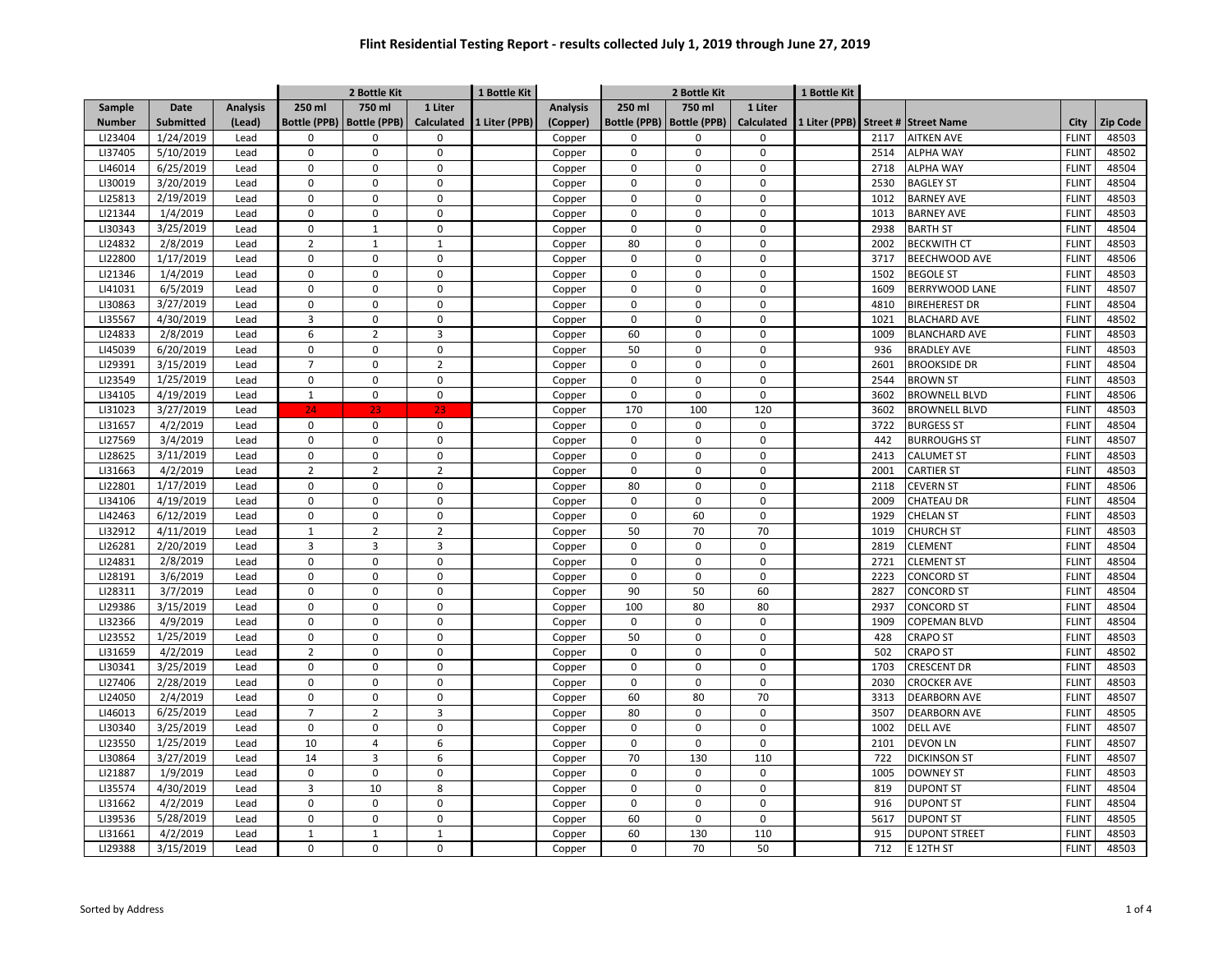|               |                  |                 | 2 Bottle Kit        |                     |                   | 1 Bottle Kit  |                 |                     | 2 Bottle Kit        |                   |               |          |                               |              |          |
|---------------|------------------|-----------------|---------------------|---------------------|-------------------|---------------|-----------------|---------------------|---------------------|-------------------|---------------|----------|-------------------------------|--------------|----------|
| Sample        | Date             | <b>Analysis</b> | 250 ml              | 750 ml              | 1 Liter           |               | <b>Analysis</b> | 250 ml              | 750 ml              | 1 Liter           |               |          |                               |              |          |
| <b>Number</b> | <b>Submitted</b> | (Lead)          | <b>Bottle (PPB)</b> | <b>Bottle (PPB)</b> | <b>Calculated</b> | 1 Liter (PPB) | (Copper)        | <b>Bottle (PPB)</b> | <b>Bottle (PPB)</b> | <b>Calculated</b> | 1 Liter (PPB) | Street # | <b>Street Name</b>            | City         | Zip Code |
| LI22799       | 1/17/2019        | Lead            | $\mathbf 0$         | $\Omega$            | $\mathbf 0$       |               | Copper          | 0                   | $\mathbf 0$         | $\mathbf 0$       |               | 620      | E 3RD STREET                  | <b>FLINT</b> | 48503    |
| LI21884       | 1/9/2019         | Lead            | $\mathbf 0$         | $\pmb{0}$           | $\mathbf 0$       |               | Copper          | $\mathbf 0$         | $\mathbf 0$         | $\mathbf 0$       |               | 143      | E BELVIDERE                   | <b>FLINT</b> | 48503    |
| LI39530       | 5/28/2019        | Lead            | $\pmb{0}$           | $\mathbf 1$         | $\pmb{0}$         |               | Copper          | $\mathsf 0$         | $\mathbf 0$         | $\mathbf 0$       |               | 703      | <b>E COURT ST</b>             | <b>FLINT</b> | 48503    |
| LI21889       | 1/9/2019         | Lead            | $\Omega$            | 10                  | $\overline{7}$    |               | Copper          | $\mathbf 0$         | $\Omega$            | $\Omega$          |               | 2520     | <b>COURT ST</b>               | <b>FLINT</b> | 48505    |
| LI21891       | 1/9/2019         | Lead            | 3                   | $\overline{4}$      | $\overline{4}$    |               | Copper          | $\mathbf 0$         | $\Omega$            | $\Omega$          |               | 224      | COURT ST #410                 | <b>FLINT</b> | 48503    |
| LI29389       | 3/15/2019        | Lead            | $\Omega$            | $\Omega$            | $\mathbf 0$       |               | Copper          | $\mathbf 0$         | <sup>0</sup>        | $\Omega$          |               | 915      | COURT ST APT 402              | <b>FLINT</b> | 48503    |
| LI28623       | 3/11/2019        | Lead            | $\mathbf{1}$        | $\mathbf 1$         | $\mathbf{1}$      |               | Copper          | $\mathbf 0$         | $\mathbf 0$         | $\Omega$          |               | 209      | <b>DARTMOUTH ST</b>           | <b>FLINT</b> | 48504    |
| LI37402       | 5/10/2019        | Lead            | $\mathbf 0$         | $\Omega$            | $\mathbf 0$       |               | Copper          | $\mathbf 0$         | $\mathbf 0$         | $\mathbf 0$       |               | 646      | E MARENGO AVE                 | <b>FLINT</b> | 48505    |
| LI46012       | 6/25/2019        | Lead            | $\pmb{0}$           | $\Omega$            | $\Omega$          |               | Copper          | 60                  | $\Omega$            | $\Omega$          |               | 942      | E SEVENTH ST                  | <b>FLINT</b> | 48505    |
| LI28624       | 3/11/2019        | Lead            | $\overline{2}$      | 12                  | 10                |               | Copper          | 0                   | 90                  | 70                |               | 772      | <b>EAST LOMITA AVE</b>        | <b>FLINT</b> | 48503    |
| LI26284       | 2/20/2019        | Lead            | $\pmb{0}$           | $\Omega$            | $\pmb{0}$         |               | Copper          | $\mathsf 0$         | $\mathsf 0$         | $\Omega$          |               | 3731     | <b>EVERGREEN ST</b>           | <b>FLINT</b> | 48503    |
| LI31656       | 4/2/2019         | Lead            | $\Omega$            | $\mathbf 0$         | $\mathbf 0$       |               | Copper          | 0                   | $\mathbf 0$         | $\mathbf 0$       |               | 702      | <b>FATHER DURETTE APT 306</b> | <b>FLINT</b> | 48503    |
| LI24517       | 2/6/2019         | Lead            | $\mathbf 0$         | $\mathbf 0$         | $\mathbf 0$       |               | Copper          | $\mathbf 0$         | $\mathbf 0$         | $\Omega$          |               | 2413     | <b>FENTON RD</b>              | <b>FLINT</b> | 48507    |
| LI27404       | 2/28/2019        | Lead            | $\mathbf 0$         | $\mathbf 0$         | $\mathbf 0$       |               | Copper          | 70                  | 60                  | 60                |               | 6313     | <b>FLEMING RD</b>             | <b>FLINT</b> | 48504    |
| LI26748       | 2/22/2019        | Lead            | $\mathbf 0$         | $\mathbf 0$         | $\mathbf 0$       |               | Copper          | 100                 | 80                  | 80                |               | 6710     | <b>FLEMING RD</b>             | <b>FLINT</b> | 48504    |
| LI35573       | 4/30/2019        | Lead            | $\pmb{0}$           | $\pmb{0}$           | $\mathbf 0$       |               | Copper          | $\mathsf 0$         | $\mathbf 0$         | $\mathbf 0$       |               | 2002     | <b>FOREST HILL</b>            | <b>FLINT</b> | 48504    |
| LI32083       | 4/4/2019         | Lead            | $\mathbf 0$         | $\mathbf 0$         | $\mathbf 0$       |               | Copper          | $\mathbf 0$         | $\mathbf 0$         | $\mathbf 0$       |               | 2201     | <b>FOREST HILL AVE</b>        | <b>FLINT</b> | 48504    |
| LI32086       | 4/4/2019         | Lead            | 15                  | 11                  | 12                |               | Copper          | 780                 | 610                 | 650               |               | 2201     | <b>FOREST HILL AVE</b>        | <b>FLINT</b> | 48503    |
| LI32082       | 4/4/2019         | Lead            | 114                 | 31                  | 52                |               | Copper          | 6750                | 1640                | 2920              |               | 2201     | FOREST HILL AVE               | <b>FLINT</b> | 48503    |
| LI39535       | 5/28/2019        | Lead            | 0                   | $\mathbf 0$         | $\mathbf 0$       |               | Copper          | $\mathbf 0$         | $\mathbf 0$         | $\mathbf 0$       |               | 910      | <b>FRANK ST</b>               | <b>FLINT</b> | 48504    |
| LI25725       | 2/15/2019        | Lead            | $\mathbf{1}$        | $\Omega$            | $\mathbf 0$       |               | Copper          | 120                 | 210                 | 190               |               | 609      | <b>FROST ST</b>               | <b>FLINT</b> | 48503    |
| LI30339       | 3/25/2019        | Lead            | $\mathbf 1$         | $\overline{2}$      | $\overline{2}$    |               | Copper          | 80                  | 110                 | 100               |               | 1819     | <b>G CEMANTA ST</b>           | <b>FLINT</b> | 48503    |
| LI21005       | 1/2/2019         | Lead            | $\pmb{0}$           | $\Omega$            | $\mathbf 0$       |               | Copper          | $\mathbf 0$         | $\mathbf 0$         | $\mathbf 0$       |               | 1016     | <b>GARLAND ST</b>             | <b>FLINT</b> | 48503    |
| LI46827       | 6/27/2019        | Lead            | $\overline{7}$      | $\mathbf 1$         | $\overline{3}$    |               | Copper          | 210                 | 70                  | 100               |               | 1819     | <b>GELMARTER ST</b>           | <b>FLINT</b> | 48503    |
| LI26749       | 2/22/2019        | Lead            | $\mathbf 1$         | $\Omega$            | $\mathbf 0$       |               | Copper          | 0                   | $\mathbf 0$         | $\mathbf 0$       |               | 1948     | <b>GILMARTIN</b>              | <b>FLINT</b> | 48504    |
| LI38504       | 5/20/2019        | Lead            | $\mathbf 0$         | $\overline{2}$      | $\overline{2}$    |               | Copper          | $\mathbf 0$         | $\mathbf 0$         | $\mathbf 0$       |               | 3622     | <b>GRATIOT AVE</b>            | <b>FLINT</b> | 48503    |
| LI30018       | 3/20/2019        | Lead            | $\Omega$            | $\mathbf 0$         | $\mathbf 0$       |               | Copper          | 100                 | 90                  | 90                |               | 1425     | <b>GREENWAY AVE</b>           | <b>FLINT</b> | 48504    |
| LI32084       | 4/4/2019         | Lead            | $\mathbf 0$         | $\mathbf 0$         | $\mathbf 0$       |               | Copper          | $\mathbf 0$         | $\mathbf 0$         | $\Omega$          |               | 3901     | HAMMERBERG BUILD A APT1       | <b>FLINT</b> | 48507    |
| LI43528       | 6/17/2019        | Lead            | $\overline{2}$      | $\mathbf 0$         | $\mathbf 0$       |               | Copper          | 110                 | 110                 | 110               |               | 2905     | <b>HAMPSTEAD</b>              | <b>FLINT</b> | 48504    |
| LI21888       | 1/9/2019         | Lead            | $\mathbf 0$         | $\mathbf 0$         | $\mathbf 0$       |               | Copper          | 90                  | 70                  | 80                |               | 3216     | <b>HAWTHORNE DR</b>           | <b>FLINT</b> | 48503    |
| LI30338       | 3/25/2019        | Lead            | $\pmb{0}$           | $\pmb{0}$           | $\pmb{0}$         |               | Copper          | $\mathsf 0$         | $\mathbf 0$         | $\mathbf 0$       |               | 959      | <b>HUBBARD</b>                | <b>FLINT</b> | 48504    |
| LI29387       | 3/15/2019        | Lead            | $\mathbf 0$         | $\mathbf 0$         | $\mathbf 0$       |               | Copper          | $\mathbf 0$         | $\mathbf 0$         | $\mathbf 0$       |               | 3514     | <b>HUGGINS AVE</b>            | <b>FLINT</b> | 48506    |
| LI21006       | 1/2/2019         | Lead            | $\pmb{0}$           | $\pmb{0}$           | $\pmb{0}$         |               | Copper          | $\mathsf 0$         | 90                  | 70                |               | 2305     | <b>ILLINOIS AVE</b>           | <b>FLINT</b> | 48506    |
| LI32087       | 4/4/2019         | Lead            | $\mathbf 1$         | $\overline{4}$      | $\overline{3}$    |               | Copper          | 310                 | 320                 | 320               |               | 2961     | <b>IROQUOIS AVE</b>           | <b>FLINT</b> | 48503    |
| LI30862       | 3/27/2019        | Lead            | $\overline{2}$      | $\overline{2}$      | $\overline{2}$    |               | Copper          | 60                  | $\mathbf 0$         | $\mathbf 0$       |               | 1510     | <b>JANE AVE</b>               | <b>FLINT</b> | 48504    |
| LI29385       | 3/15/2019        | Lead            | $\Omega$            | $\Omega$            | $\mathbf 0$       |               | Copper          | $\mathbf 0$         | $\mathbf 0$         | $\mathbf 0$       |               | 406      | <b>JOSEPHINE ST</b>           | <b>FLINT</b> | 48503    |
| LI21885       | 1/9/2019         | Lead            | $\Omega$            | $\Omega$            | $\Omega$          |               | Copper          | 90                  | $\Omega$            | $\Omega$          |               | 1702     | <b>KENWOOD</b>                | <b>FLINT</b> | 48503    |
| LI21007       | 1/2/2019         | Lead            | $\pmb{0}$           | $\Omega$            | $\mathbf 0$       |               | Copper          | $\mathbf 0$         | $\mathbf 0$         | $\mathbf 0$       |               | 3119     | KIRKWOOD LANE                 | <b>FLINT</b> | 48504    |
| LI42464       | 6/12/2019        | Lead            | $\pmb{0}$           | $\Omega$            | $\pmb{0}$         |               | Copper          | $\mathbf 0$         | 0                   | $\pmb{0}$         |               | 3111     | KIRKWOOD LN                   | <b>FLINT</b> | 48504    |
| LI21008       | 1/2/2019         | Lead            | 4                   | $\Omega$            | $\mathbf{1}$      |               | Copper          | 110                 | 50                  | 70                |               | 3119     | KIRKWOOD LN                   | <b>FLINT</b> | 48506    |
| LI46010       | 6/25/2019        | Lead            | $\mathbf{3}$        | $\Omega$            | $\mathbf 0$       |               | Copper          | $\mathbf 0$         | $\mathbf 0$         | $\mathbf 0$       |               | 3614     | <b>KLEINPELL ST</b>           | <b>FLINT</b> | 48505    |
| LI39534       | 5/28/2019        | Lead            | 0                   | 11                  | 8                 |               | Copper          | $\mathbf 0$         | $\mathbf 0$         | $\mathbf 0$       |               | 3613     | <b>LEITH ST</b>               | <b>FLINT</b> | 48504    |
| LI27405       | 2/28/2019        | Lead            | $\overline{4}$      | $\mathbf{1}$        | $\overline{2}$    |               | Copper          | $\mathbf 0$         | $\mathbf 0$         | $\Omega$          |               | 3709     | <b>LEITH STREET</b>           | <b>FLINT</b> | 48503    |
| LI31658       | 4/2/2019         | Lead            | $\mathbf 0$         | $\mathbf 0$         | $\mathbf 0$       |               | Copper          | 120                 | 80                  | 90                |               | 2101     | M L K AVE                     | <b>FLINT</b> | 48503    |
| LI32817       | 4/10/2019        | Lead            | $\mathbf 0$         | $\mathbf{1}$        | $\mathbf 0$       |               | Copper          | $\mathbf 0$         | $\mathbf 0$         | $\Omega$          |               | 1813     | <b>MABEL AVE</b>              | <b>FLINT</b> | 48503    |
| LI39537       | 5/28/2019        | Lead            | 10                  | 11                  | 11                |               | Copper          | $\mathsf 0$         | $\mathbf 0$         | $\mathbf 0$       |               | 511      | <b>MANN AVE</b>               | <b>FLINT</b> | 48504    |
| LI34104       | 4/19/2019        | Lead            | $\mathbf 0$         | $\mathbf 0$         | $\mathbf 0$       |               | Copper          | $\mathbf 0$         | $\mathbf 0$         | $\mathbf 0$       |               | 2917     | <b>MENOMINEE AVE</b>          | <b>FLINT</b> | 48507    |
| LI21348       | 1/4/2019         | Lead            | $\Omega$            | $\Omega$            | $\mathbf 0$       |               | Copper          | $\mathbf 0$         | $\mathbf 0$         | $\mathbf 0$       |               | 1811     | <b>MLKING AVE</b>             | <b>FLINT</b> | 48503    |
|               |                  |                 |                     |                     |                   |               |                 |                     |                     |                   |               |          |                               |              |          |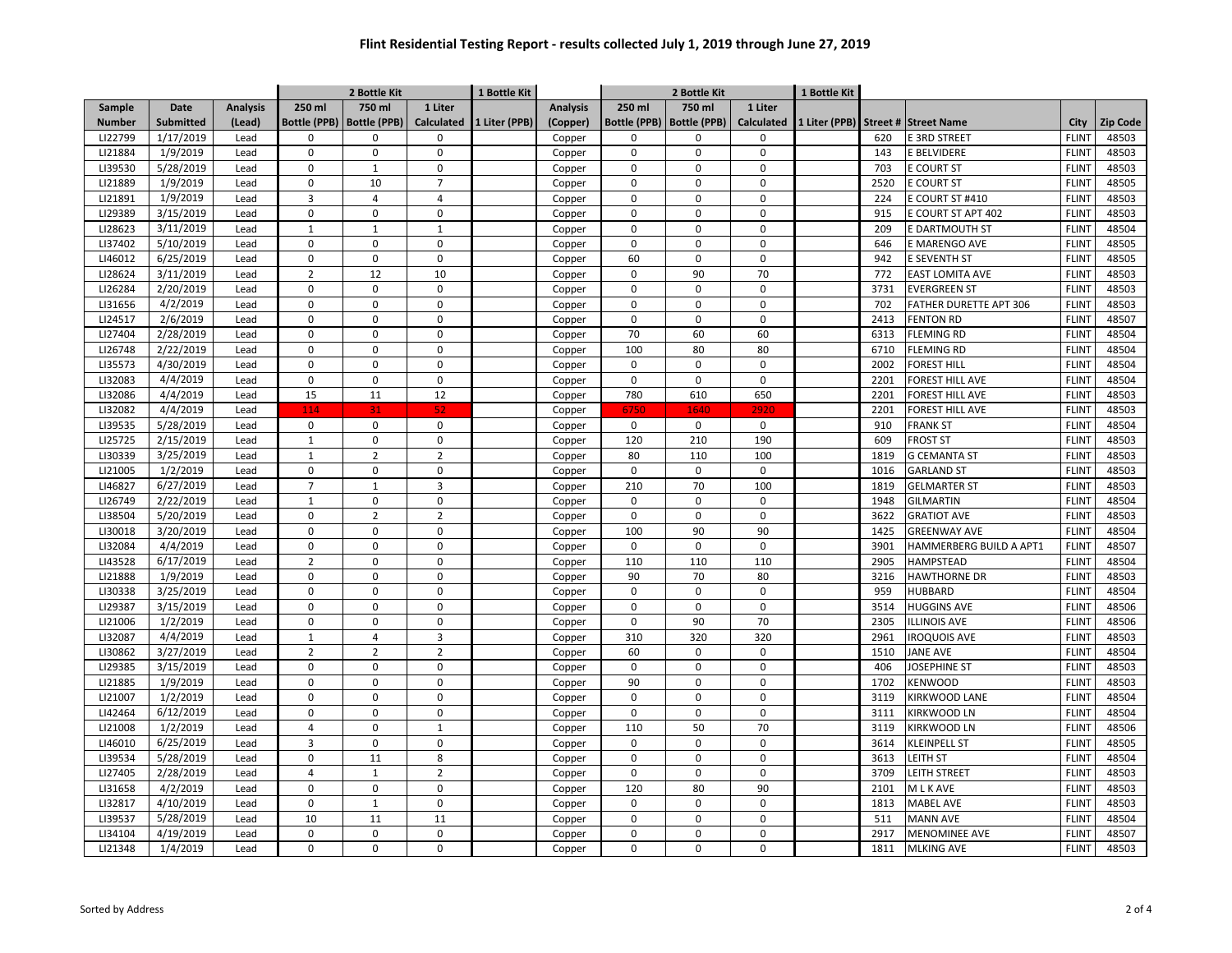|                    |             |                 |                          | 2 Bottle Kit                |                               | 1 Bottle Kit  |                  |                     | 2 Bottle Kit            |                   |               |              |                      |                              |                |
|--------------------|-------------|-----------------|--------------------------|-----------------------------|-------------------------------|---------------|------------------|---------------------|-------------------------|-------------------|---------------|--------------|----------------------|------------------------------|----------------|
| Sample             | <b>Date</b> | <b>Analysis</b> | 250 ml                   | 750 ml                      | 1 Liter                       |               | <b>Analysis</b>  | 250 ml              | 750 ml                  | 1 Liter           |               |              |                      |                              |                |
| <b>Number</b>      | Submitted   | (Lead)          | <b>Bottle (PPB)</b>      | <b>Bottle (PPB)</b>         | <b>Calculated</b>             | 1 Liter (PPB) | (Copper)         | <b>Bottle (PPB)</b> | <b>Bottle (PPB)</b>     | <b>Calculated</b> | 1 Liter (PPB) |              | Street # Street Name | City                         | Zip Code       |
| LI24516            | 2/6/2019    | Lead            | 0                        | $\mathbf 0$                 | $\mathbf 0$                   |               | Copper           | 0                   | 0                       | $\mathbf 0$       |               | 1205         | <b>MOHAWK AVE</b>    | <b>FLINT</b>                 | 48507          |
| LI36173            | 5/3/2019    | Lead            | 0                        | $\mathbf 0$                 | $\mathsf{O}\xspace$           |               | Copper           | $\mathbf 0$         | 0                       | $\mathbf 0$       |               | 3213         | <b>MONTANA AVE</b>   | <b>FLINT</b>                 | 48506          |
| LI35568            | 4/30/2019   | Lead            | 0                        | 0                           | $\mathbf 0$                   |               | Copper           | 0                   | $\mathbf 0$             | $\Omega$          |               | 800          | N CHEVROLET          | <b>FLINT</b>                 | 48504          |
| LI23405            | 1/24/2019   | Lead            | $\mathbf{1}$             | $\mathbf{1}$                | $\mathbf{1}$                  |               | Copper           | 0                   | $\Omega$                | $\Omega$          |               | 6576         | N DORT HWY           | <b>FLINT</b>                 | 48504          |
| LI37404            | 5/10/2019   | Lead            | 0                        | $\Omega$                    | $\mathbf 0$                   |               | Copper           | 0                   | $\Omega$                | $\Omega$          |               | 2210         | N FRANKLIN AVE       | <b>FLINT</b>                 | 48506          |
| LI38149            | 5/15/2019   | Lead            | $\mathbf{1}$             | $\mathbf 0$                 | $\mathbf{0}$                  |               | Copper           | 80                  | 60                      | 60                |               | 2210         | N FRANKLIN AVE       | <b>FLINT</b>                 | 48506          |
| LI38150            | 5/15/2019   | Lead            | 8                        | $\overline{2}$              | $\overline{4}$                |               | Copper           | $\Omega$            | $\mathbf 0$             | $\Omega$          |               | 2210         | N FRANKLIN AVE       | <b>FLINT</b>                 | 48503          |
| LI35572            | 4/30/2019   | Lead            | $\mathbf{1}$             | $\Omega$                    | $\mathbf 0$                   |               | Copper           | $\mathbf 0$         | $\mathbf 0$             | $\Omega$          |               | 1722         | N LYNCH              | <b>FLINT</b>                 | 48506          |
| LI25726            | 2/15/2019   | Lead            | $\Omega$                 | $\pmb{0}$                   | $\Omega$                      |               | Copper           | 60                  | $\Omega$                | $\Omega$          |               | 3517         | N TERM ST            | <b>FLINT</b>                 | 48506          |
| LI32364            | 4/9/2019    | Lead            | $\mathbf 0$              | $\mathsf 0$                 | $\mathbf 0$                   |               | Copper           | 50                  | $\mathbf 0$             | $\Omega$          |               | 3602         | N TERM ST            | <b>FLINT</b>                 | 48506          |
| LI35575            | 4/30/2019   | Lead            | $\Omega$                 | $\Omega$                    | $\mathbf 0$                   |               | Copper           | 0                   | $\Omega$                | $\Omega$          |               | 2416         | <b>NORBERT ST</b>    | <b>FLINT</b>                 | 48504          |
| LI32815            | 4/10/2019   | Lead            | $\mathbf{1}$             | 0                           | $\mathbf 0$                   |               | Copper           | 110                 | 120                     | 120               |               | 2441         | <b>NORBERT ST</b>    | <b>FLINT</b>                 | 48506          |
| LI39532            | 5/28/2019   | Lead            | 0                        | $\mathbf 0$                 | $\mathbf{0}$                  |               | Copper           | 50                  | $\Omega$                | $\Omega$          |               | 2618         | <b>NORBERT ST</b>    | <b>FLINT</b>                 | 48504          |
| LI32365            | 4/9/2019    | Lead            | 0                        | $\pmb{0}$                   | $\mathbf{0}$                  |               | Copper           | $\mathbf 0$         | $\mathbf 0$             | $\mathbf 0$       |               | 3221         | NORWOOD DR           | <b>FLINT</b>                 | 48503          |
| LI32816            | 4/10/2019   | Lead            | $\mathbf{1}$             | $\pmb{0}$                   | $\pmb{0}$                     |               | Copper           | $\mathbf 0$         | $\mathbf 0$             | $\mathbf 0$       |               | 3623         | NORWOOD DR           | <b>FLINT</b>                 | 48504          |
| LI46011            | 6/25/2019   | Lead            | $\overline{2}$           | $\overline{2}$              | $\overline{2}$                |               | Copper           | 60                  | 60                      | 60                |               | 3306         | PENCOMBE PL          | <b>FLINT</b>                 | 48503          |
| LI22797            | 1/17/2019   | Lead            | 0                        | $\overline{2}$              | $\overline{2}$                |               | Copper           | 70                  | 60                      | 60                |               | 2213         | PENNSYLVANIA AVE     | <b>FLINT</b>                 | 48503          |
| LI28842            | 3/12/2019   | Lead            | 0                        | $\mathsf 0$                 | $\mathbf 0$                   |               | Copper           | 0                   | $\mathbf 0$             | $\mathbf 0$       |               | 111          | PHILADELPHIA AVE     | <b>FLINT</b>                 | 48505          |
| LI25724            | 2/15/2019   | Lead            | 0                        | $\mathbf 0$                 | $\mathbf 0$                   |               | Copper           | 0                   | $\Omega$                | $\Omega$          |               | 2420         | PLAINFIELD AVE       | <b>FLINT</b>                 | 48506          |
| LI35570            | 4/30/2019   | Lead            | $\Omega$                 | $\Omega$                    | $\mathbf{0}$                  |               | Copper           | $\Omega$            | $\mathbf 0$             | $\Omega$          |               | 2723         | PLAINFIELD AVE       | <b>FLINT</b>                 | 48506          |
| LI32910            | 4/11/2019   | Lead            | $\Omega$                 | $\Omega$                    | $\mathbf 0$                   |               | Copper           | 100                 | $\mathbf 0$             | $\Omega$          |               | 2710         | PROSPECT             | <b>FLINT</b>                 | 48504          |
| LI28843            | 3/12/2019   | Lead            | $\mathbf 0$              | $\Omega$                    | $\mathbf{0}$                  |               | Copper           | $\mathbf 0$         | $\mathbf 0$             | $\Omega$          |               | 2518         | PROSPECT ST          | <b>FLINT</b>                 | 48504          |
| LI31902            | 4/3/2019    | Lead            | $\mathbf 0$              | $\Omega$                    | $\mathbf 0$                   |               | Copper           | $\mathbf 0$         | $\mathbf 0$             | $\Omega$          |               | 3510         | PROVIDENCE ST        | <b>FLINT</b>                 | 48503          |
| LI44283            | 6/18/2019   | Lead            | 3                        | $\Omega$                    | $\mathbf 0$                   |               | Copper           | 50                  | $\Omega$                | $\Omega$          |               | 1909         | <b>RAMSAY BLVD</b>   | <b>FLINT</b>                 | 48506          |
| LI23551            | 1/25/2019   | Lead            | $\mathbf 0$              | $\mathbf 0$                 | $\mathbf{0}$                  |               | Copper           | $\mathsf 0$         | $\mathbf 0$             | $\Omega$          |               | 3934         | <b>REYNOLDS ST</b>   | <b>FLINT</b>                 | 48532          |
| LI36172            | 5/3/2019    | Lead            | 0                        | $\mathbf 0$                 | $\mathbf{0}$                  |               | Copper           | 130                 | 160                     | 150               |               | 1317         | <b>RIVERDALE ST</b>  | <b>FLINT</b>                 | 48503          |
| LI31660            | 4/2/2019    | Lead            | 0                        | 0                           | $\mathbf 0$                   |               |                  | 0                   | 0                       | $\Omega$          |               | 2729         | <b>RIVERRIDGE CT</b> | <b>FLINT</b>                 | 48505          |
| LI22802            | 1/17/2019   | Lead            | 0                        | $\mathbf 0$                 | $\mathbf{0}$                  |               | Copper<br>Copper | $\mathbf 0$         | $\Omega$                | $\Omega$          |               | 617          | <b>ROOME CT</b>      | <b>FLINT</b>                 | 48503          |
| LI34102            | 4/19/2019   | Lead            | 5                        | $\mathbf 0$                 | $\mathbf{1}$                  |               |                  | $\mathbf 0$         | $\mathbf 0$             | $\mathbf 0$       |               | 2926         | <b>RT LONGWAY</b>    | <b>FLINT</b>                 | 48506          |
| LI27570            | 3/4/2019    | Lead            | 0                        | $\mathbf 0$                 | $\mathbf 0$                   |               | Copper           | 90                  | $\mathbf 0$             | $\mathbf 0$       |               | 1607         | <b>RUSSETT PL</b>    | <b>FLINT</b>                 | 48504          |
| LI24518            | 2/6/2019    | Lead            | 0                        | $\pmb{0}$                   | $\mathbf 0$                   |               | Copper           | $\mathbf 0$         | $\mathbf 0$             | $\mathbf 0$       |               | 460          |                      | <b>FLINT</b>                 | 48502          |
| LI25814            | 2/19/2019   | Lead            |                          | $\mathbf 0$                 | $\mathbf 0$                   |               | Copper           | 70                  | $\mathbf 0$             | $\mathbf 0$       |               | 1614         | S SAGINAW ST APT 501 | <b>FLINT</b>                 |                |
|                    |             |                 | $\mathbf{1}$             |                             |                               |               | Copper           |                     |                         | $\Omega$          |               |              | <b>SHAMROCK LN</b>   |                              | 48505          |
| LI35571<br>LI22798 | 4/30/2019   | Lead            | $\mathbf{1}$             | $\pmb{0}$<br>$\overline{2}$ | $\mathbf 0$<br>$\overline{2}$ |               | Copper           | 60<br>90            | $\mathbf 0$<br>$\Omega$ | $\Omega$          |               | 3124<br>1105 | SHERWOOD DR          | <b>FLINT</b>                 | 48507<br>48504 |
| LI29390            | 1/17/2019   | Lead            | $\mathbf{1}$<br>$\Omega$ | 12                          | 9                             |               | Copper           | $\mathbf 0$         | 80                      | 60                |               |              | <b>SOUTH DRIVE</b>   | <b>FLINT</b><br><b>FLINT</b> | 48504          |
|                    | 3/15/2019   | Lead            | $\overline{3}$           | $\Omega$                    |                               |               | Copper           | 310                 |                         | 80                |               | 1618         | SOUTHLAWN AVE        |                              |                |
| LI21890            | 1/9/2019    | Lead            |                          |                             | $\mathbf 0$                   |               | Copper           |                     | $\mathbf 0$<br>$\Omega$ | $\Omega$          |               | 1813         | SPRINGFIELD ST       | <b>FLINT</b>                 | 48503          |
| LI28841            | 3/12/2019   | Lead            | $\overline{2}$           | $\pmb{0}$                   | $\mathbf 0$                   |               | Copper           | $\mathsf 0$         |                         |                   |               | 717          | <b>ST CLAIR ST</b>   | <b>FLINT</b>                 | 48506          |
| LI30337            | 3/25/2019   | Lead            | 44                       | 46                          | 46                            |               | Copper           | 60                  | 60                      | 60                |               | 1118         | <b>STOCKEN AVE</b>   | <b>FLINT</b>                 | 48506          |
| LI39533            | 5/28/2019   | Lead            | 0                        | $\mathsf 0$                 | $\mathsf 0$                   |               | Copper           | 0                   | $\Omega$                | $\Omega$          |               | 3111         | <b>STONEGATE DR</b>  | <b>FLINT</b>                 | 48507          |
| LI21004            | 1/2/2019    | Lead            | $\mathbf 0$              | $\mathbf 0$                 | $\mathbf{0}$                  |               | Copper           | $\mathbf 0$         | $\mathbf 0$             | $\Omega$          |               | 3711         | <b>SUNCREST DR</b>   | <b>FLINT</b>                 | 48504          |
| LI39538            | 5/28/2019   | Lead            | $\Omega$                 | $\mathbf 0$                 | $\mathbf{0}$                  |               | Copper           | $\mathbf 0$         | $\mathbf 0$             | $\Omega$          |               | 1424         | SUNNYSIDE AVE        | <b>FLINT</b>                 | 48503          |
| LI21003            | 1/2/2019    | Lead            | $\mathbf 0$              | $\mathsf 0$                 | $\mathbf 0$                   |               | Copper           | $\mathbf 0$         | $\mathbf 0$             | $\Omega$          |               | 2506         | THOM ST              | <b>FLINT</b>                 | 48506          |
| LI34101            | 4/19/2019   | Lead            | 0                        | $\mathbf 0$                 | $\mathbf{0}$                  |               | Copper           | $\mathbf 0$         | $\Omega$                | $\Omega$          |               | 2578         | <b>THOMAS ST</b>     | <b>FLINT</b>                 | 48504          |
| LI40287            | 6/3/2019    | Lead            | 0                        | $\mathbf 0$                 | $\mathbf{0}$                  |               | Copper           | $\mathbf 0$         | 50                      | $\mathbf 0$       |               | 2616         | <b>THOMAS ST</b>     | <b>FLINT</b>                 | 48504          |
| LI32085            | 4/4/2019    | Lead            | 0                        | $\mathbf 0$                 | $\mathbf 0$                   |               | Copper           | $\mathbf 0$         | $\mathbf 0$             | $\mathbf 0$       |               | 2402         | <b>TUSCOLA AVE</b>   | <b>FLINT</b>                 | 48503          |
| LI37401            | 5/10/2019   | Lead            | 0                        | $\pmb{0}$                   | $\mathbf 0$                   |               | Copper           | 120                 | 60                      | 70                |               | 2552         | <b>TYRONE ST</b>     | <b>FLINT</b>                 | 48504          |
| LI36889            | 5/8/2019    | Lead            | 0                        | $\mathbf 0$                 | $\mathbf 0$                   |               | Copper           | 0                   | $\mathbf 0$             | $\Omega$          |               | 1430         | <b>VERMILYA</b>      | <b>FLINT</b>                 | 48507          |
| LI25335            | 2/13/2019   | Lead            | 0                        | $\mathbf 0$                 | $\mathbf 0$                   |               | Copper           | 150                 | 130                     | 130               |               | 311          | W 1ST AVE            | <b>FLINT</b>                 | 48503          |